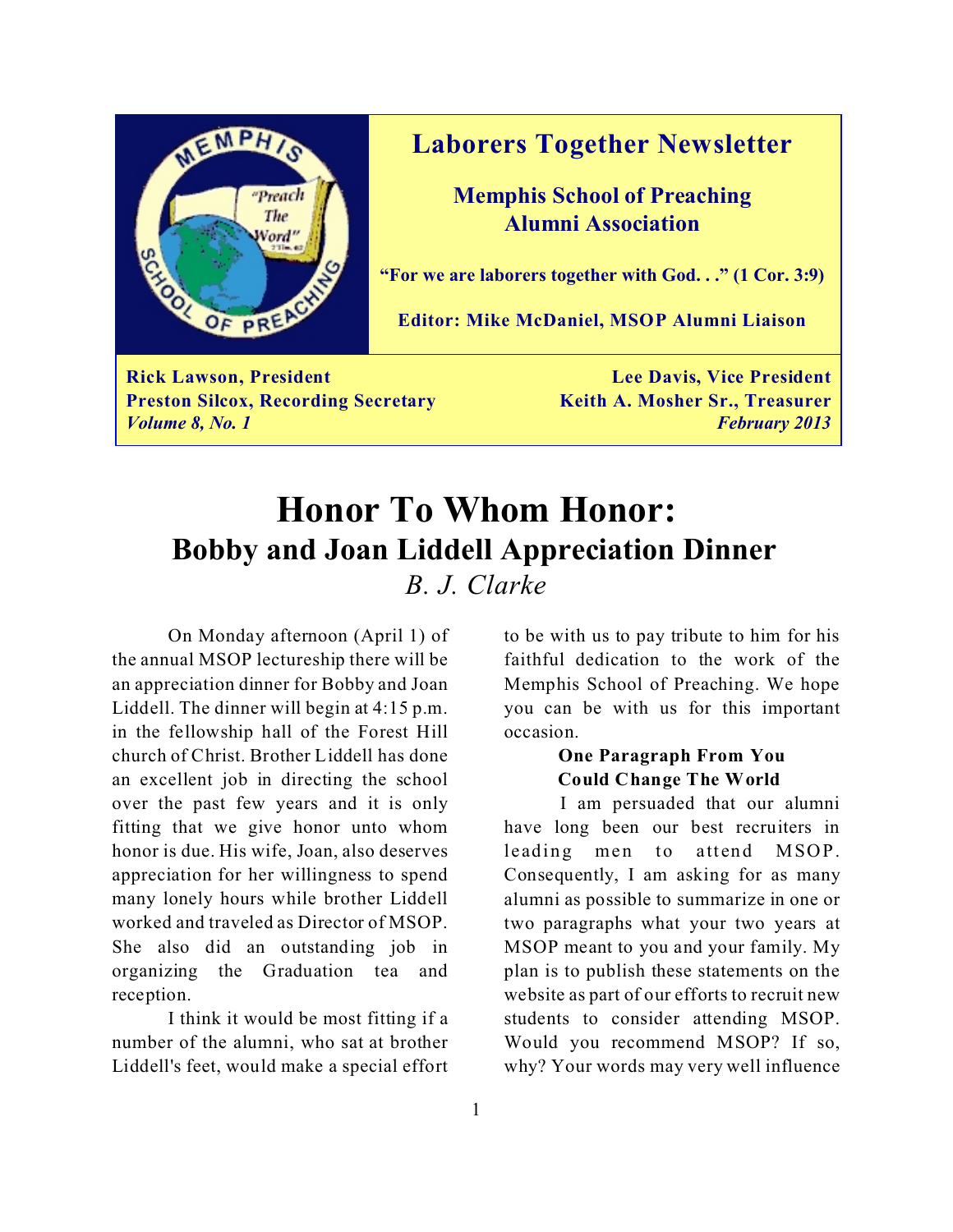one or more men to come to the school. If so, when they go forth from the school to preach the saving message of Christ, your paragraph might have been the catalyst which started the whole process! Please send these by email to bicmsop@icloud.com.

Also, during the lectureship we will have a camera set up in my office to record some video clips of our graduates talking about their MSOP experience. We will post these clips on our website. Feel free to drop by and help us spread the good news! Thank you so very much.

## **Voluntary Alumni Dues**

As you all know, the more resources that are at our disposal the more good we can do. At last report, our alumni fund was lower than normal. *Could it be that you have not given your \$25 in dues this year?* Please do so right now by sending them to our treasurer, Keith Mosher at this address: MSOP Alumni Association c/o Keith Mosher, 3950 Forest Hill-Irene Road, Memphis, TN 38125. In addition, you may also choose to give them to brother Mosher at the lectureship. The dues are voluntary and greatly appreciated.

## **Please Fill Out The Registration Form Online**

Our webmaster, Joey Davis, has asked me to let you know that the Lectureship information and pertinent forms are now under the "Lectureship" section of the website at www.msop.org. Each Alumnus needs to complete the registration form regardless of their attendance plans. Also, the child care registration form is available there as well.

# ALUMNI NEWS AND NOTES

#### **Looking For A Place**

Our Alumni Association President **Rick Lawson (1999)** will be leaving the Sunset congregation in Nashville, AR after a five year stay as the associate preacher. Please pray for him and his family as they search for the right congregation and let him know of prospects! You may e-mail him at [bibletoter@gmail.com.](mailto:bibletoter@gmail.com.)

#### **Missions**

**Ronald D. Gilbert (1973)** writes that he and his wife are sorry they will not get to attend the lectures this year. They plan to be in Malaysia on a mission trip during the month of April. Please remember this trip in your prayers.

**Eugene Jenkins (1980)** writes, "Luvenia and I worked with the East End congregation in Grand Cayman from Oct. 19-Dec 18, 2012. We return to the island on January 26 and will remain until March 28<sup>th</sup>. We will be in Jamaica most of May and June and will return to Grand Cayman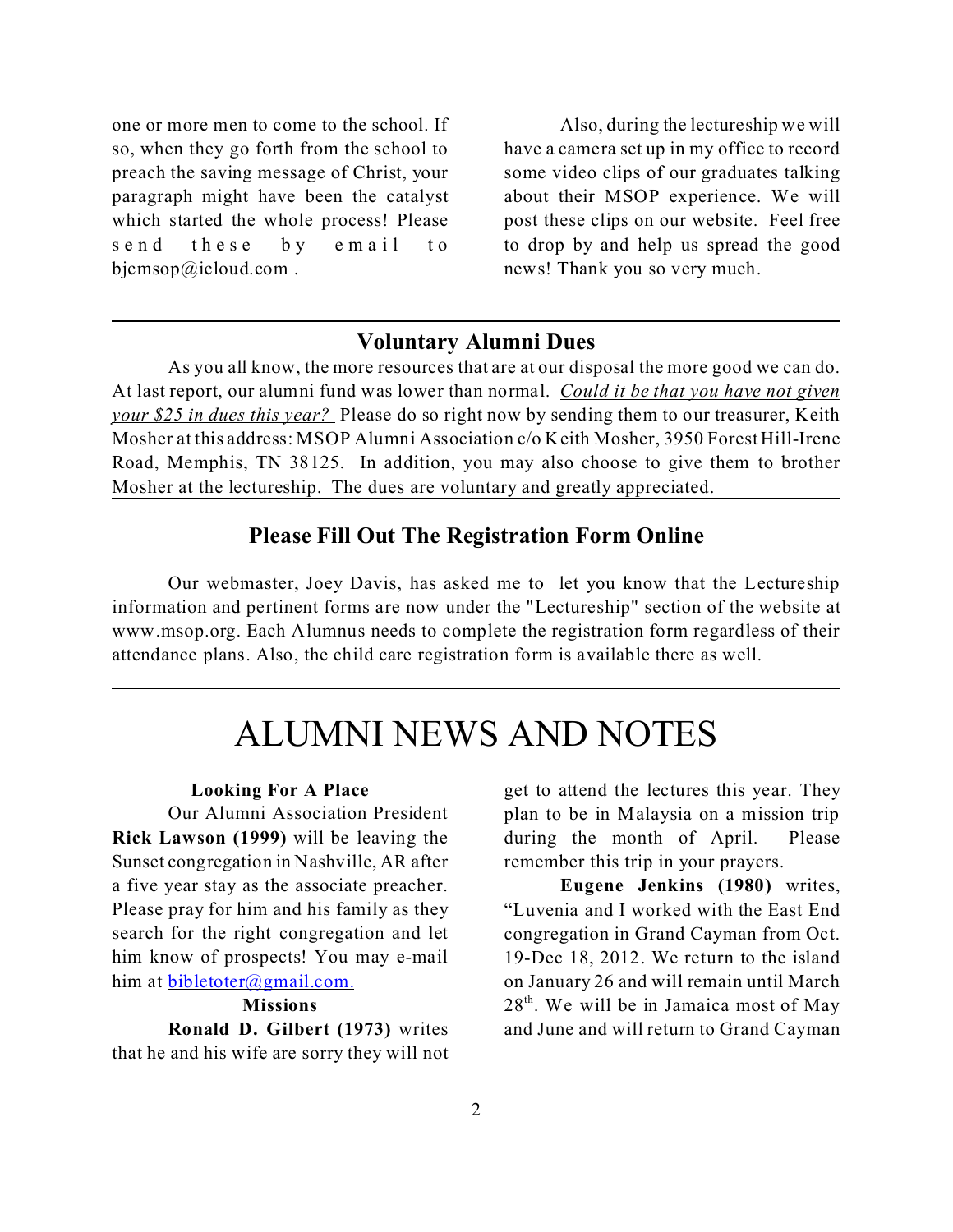in August 2013, if needed, and funds will allow.

### **World Missions Program Student In Need Of Support**

Adam Evans writes, "As you prepare your new budget for 2013, please prayerfully consider making a four year commitment to our mission work. Currently we are training at the Memphis School of Preaching in the new one-year Mission Preparation Program. We are making an initial commitment to work in Iringa, Tanzania, Africa, for 3.5 years. Please allow us to schedule a time to come present our work to the Elders, Deacons, Mission Committee, or Sunday morning bible class. If you are unable at this time to commit to the work, please consider giving a one-time support. One-time support will assist us in purchasing a trustworthy vehicle and plane tickets to travel overseas. Please make your contributions payable to: West End Church of Christ, memo Mission, 3815 Old Hwy 94 South, St. Peters, MO 63304.

#### **Education**

**James Butler (1990)** writes, "Lord willing I will complete and defend my dissertation for my Doctor of Ministry at Amridge. University this semester. I will get my degree at the graduation ceremony in June 2013 . . . My dissertation is on "Conflict and Its Resolution in the Church of Christ."

#### **Adoption**

**Jeff Johnson (2005)** writes, "Just thought I would pass this information along. For some of you who do not know the situation, here it is. Three years ago my wife and I were blessed with the custody

of a six year old little girl by the name of Skylar. We did not ask for this but due to circumstances, she came to our house and never left. In the period of Skylar's life her mom was in and out of jail. Skylar was living with a man that could not take care of her. We were willing and able, and we were given custody through the courts. Over the last year and a half, we have been trying to adopt Skylar. We had our last hearing date last month, and we were awarded full custody of Skylar. Her mom's rights were terminated. We can now move ahead to the adoption. For those who have been praying on Skylar's behalf, we say thank you.

#### **Recently Moved**

**Quinton Hicks (2010)** writes, "I was hired as the full time preacher for the Eastman Church of Christ in Eastman, GA last year in December. My address is 291 Wright Drive Apt. 4, Eastman, GA 31023.

### **Our Sympathy**

**Bill Crossno (1972)** has passed away. His funeral was held in Huntingdon, TN on January  $9<sup>th</sup>$  and was officiated by his nephew, **Kevin Thomason (1984)**. Brother Bill was one of my instructors for a time as he filled in for brother John Renshaw. At that time, he was preaching at Mountain Terrace in Memphis. In the 1990's while I was preaching at Greenfield, TN, brother Crossno would drive up from Clarksburg to attend our preacher's luncheons. He was a fine gospel preacher. I shall always remember the way he would continually roll up his New Testament in his hands as preached the Word.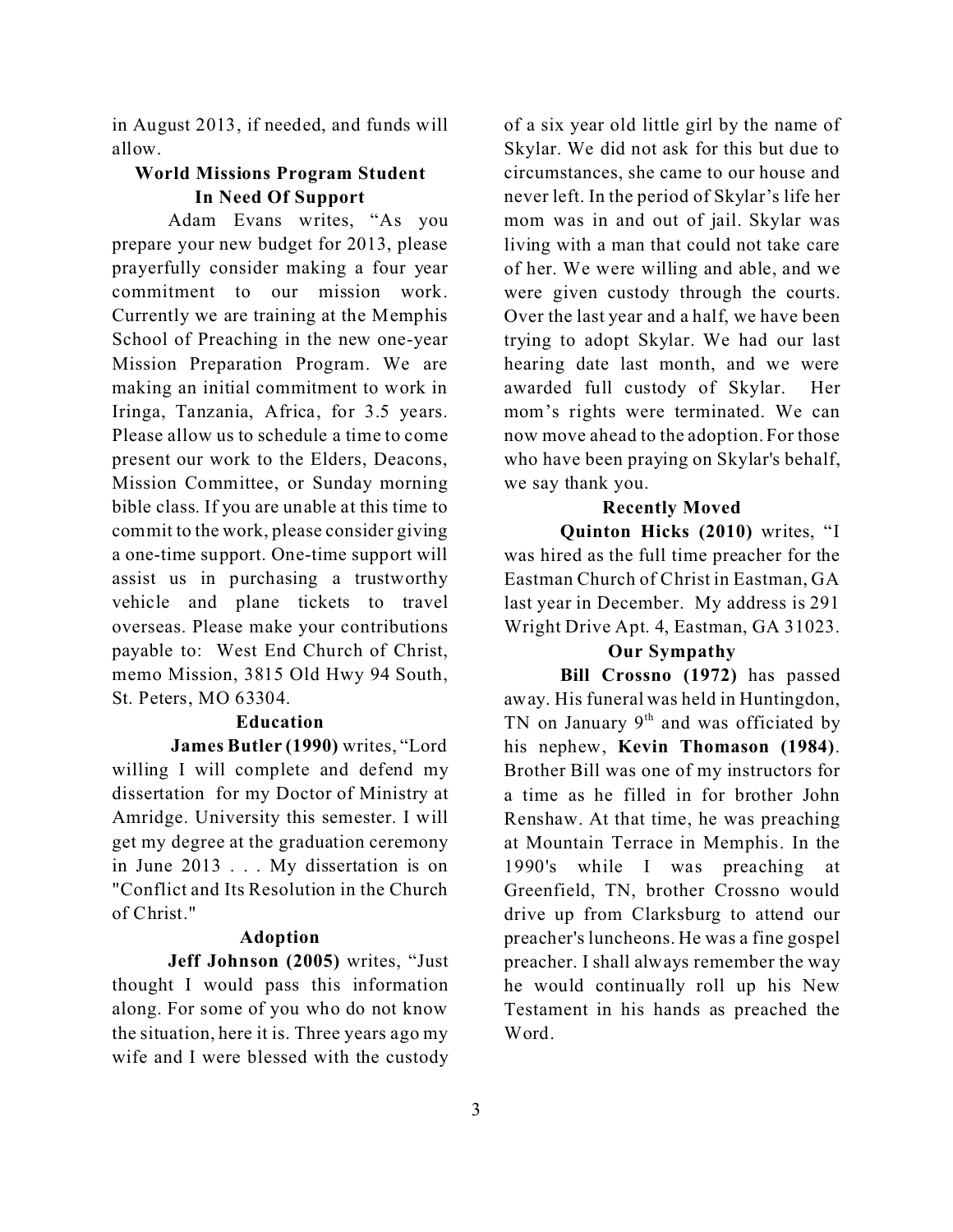We wish to extend our sincere sympathy to **Bobby (1979) and Joan Liddell** in the loss of Joan's mother, Connie Loe, who passed away on January 7<sup>th</sup>, Services were held at Crestview Memorial Gardens, in Adamsville, Alabama.

Gema Winchester, wife of MSOP graduate **Jonathan Winchester (2007)** whom he met in Peru, passed away on January  $15<sup>th</sup>$  after her battle with stomach cancer. Jonathan's address is: 4023 Knud Drive, Columbia, TN 38401.

**William Abram**, MSOP student, recently lost his grandfather, evangelist Lucky Randall of Longview, Texas.

**Randy Collum's (2010)** father, Randall R. Collum, SR. passed away on February  $8<sup>th</sup>$ . He was a member of the Southaven Church of Christ. The family requests that memorials in his name be sent to The Memphis School of Preaching.

## **FREE McClintock & Strong**

**David Lemmons (1994\*)** writes, "Josh Bond has made available at: http://biblesupport.com a 228 mb download (with images) of the classic: Cyclopedia of Biblical, Theological, and Ecclesiastical Literature, in the form of an e-Sword module. I was blessed to download this massive file this morning. I am confident it will be a tremendous help in Bible study."

#### **Board of Directors Meeting**

The annual MSOP Alumni Association Board of Directors Meeting will be held in the second year classroom on Tuesday, April 2, 2013 at Noon. All class representatives are urgently requested to attend.

#### **Hotels Close To MSOP**

Please make your reservations by calling them at the numbers listed.

#### **Hampton Inn**

1280 W. Poplar Ave – Collierville (Ask for MSOP Rates) (901) 854-9400 King or Double \$92.00 plus tax CUT OFF DATE: Mar. 9 TH

#### **Candlewood Suites**

7950 Centennial Dr., Memphis, 38125 (Ask for MSOP Rates) (901) 755-0877 1 King or 2 Double \$72.00 plus tax CUT OFF DATE: Mar. 9<sup>th</sup>

#### **Four Points by Sheraton**

4090 Stansell Court, Memphis, 38125 (Ask for MSOP Rates) (901) 309-3020 1 King or Double \$69.00 plus tax CUT OFF DATE: Feb 28, 2013

#### **Hyatt Place**

9161 Winchester Road, Germantown (Did not give us a rate) (901) 759-1174

#### **Fairfield Inn**

9320 Poplar Pike, Germantown (Did not give us a rate) (901)757-9100

#### **Holiday Inn Express**

4068 Stansell Court – Memphis 38125 \$68.00 plus tax (901) 309-6474

#### **Hampton Inn**

3579 Hacks Cross Road-Memphis, 38125 (Did not give us a rate) (901) 754-8454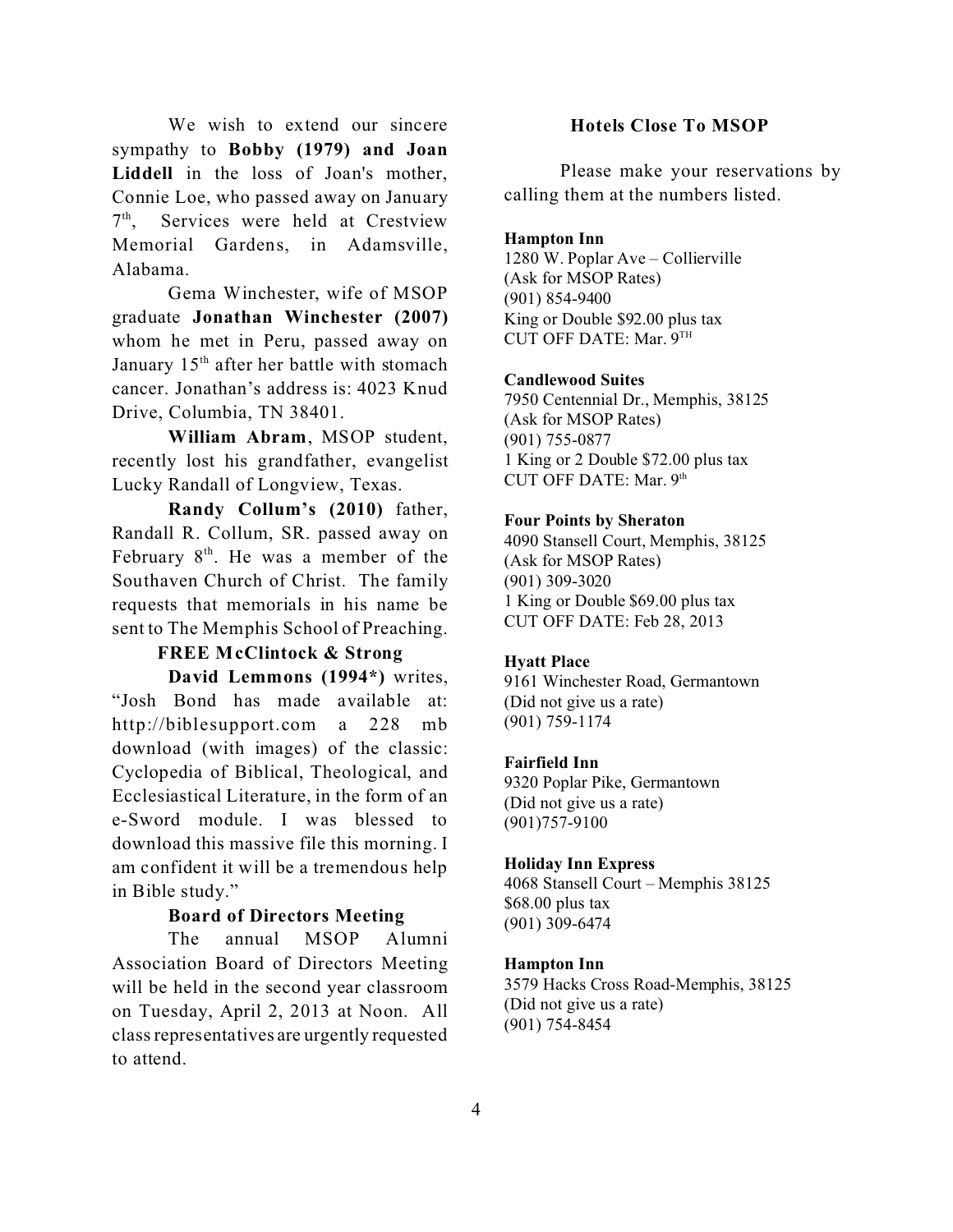## **A WORD OF APPRECIATION, A PROMISE, AND A PLEA** *B. J. Clarke*

I am overwhelmed with a sense of deep gratitude to the elders of the Forest Hill church of Christ for the invitation to serve as the next Director of the school I have loved since I was a little boy. My father, T. J. Clarke, attended the school from 1970-1972. Even now, four decades later, I can remember the powerful preaching of E. L. Whitaker. I have heard my father speak fondly of the tremendous impact the faculty had upon him. I have seen the fruits of their labors in the work my father has done, and in the things he passed down to me, which he learned from these men.

I have immeasurable appreciation for the directorship of men like Roy J. Hearn, Curtis A. Cates, and Bobby Liddell. Every time I look at the curriculum of the school I thank God for the wisdom of Roy Hearn in laying foundations for the school that are still so solid. Every time I show a prospective student the student housing and library, I thank God for the vision of men like brother Cates. Every time I contemplate the current stability of the school, doctrinally, and financially, I praise God for the excellent job brother Liddell has done in leading the way. I cannot thank brother Liddell enough for recommending me to this great work. It brings me great comfort to know that brother Cates and brother Liddell will be close at hand to offer assistance and advice

to me as I endeavor to "keep the toes of the school pointed in the right direction."

I am very enthused about the opportunity to work together with the godly elders, gifted preachers, and dedicated members of the Forest Hill congregation. I am so blessed to work with such a knowledgeable and experienced faculty. They have taught me much, and I look forward to tapping into more of their wisdom. I am also happy to have my supportive wife, Tish, by my side, and I know she will be a positive role model for the student wives.

I truly appreciate the alumni of the Memphis School of Preaching. One of the greatest honors of my life was to be named as an honorary alumnus of the school in 2006. On January 1, 2013, I will experience an even greater honor, but also a greater responsibility. I pledge to you that I will not take this responsibility lightly. I look forward to your input.

Recently, brother Grider spoke in chapel and presented a masterful sermon on Faith from Hebrews 11. My promise to you is that I will endeavor to be a man of faith. I am determined to be faithful to the truth in a balanced and uncompromising way. I am determined to be faithful to God, and to trust Him as we march into the future. I plead for your constant prayers and continued support, and I thank you in advance for your kindness.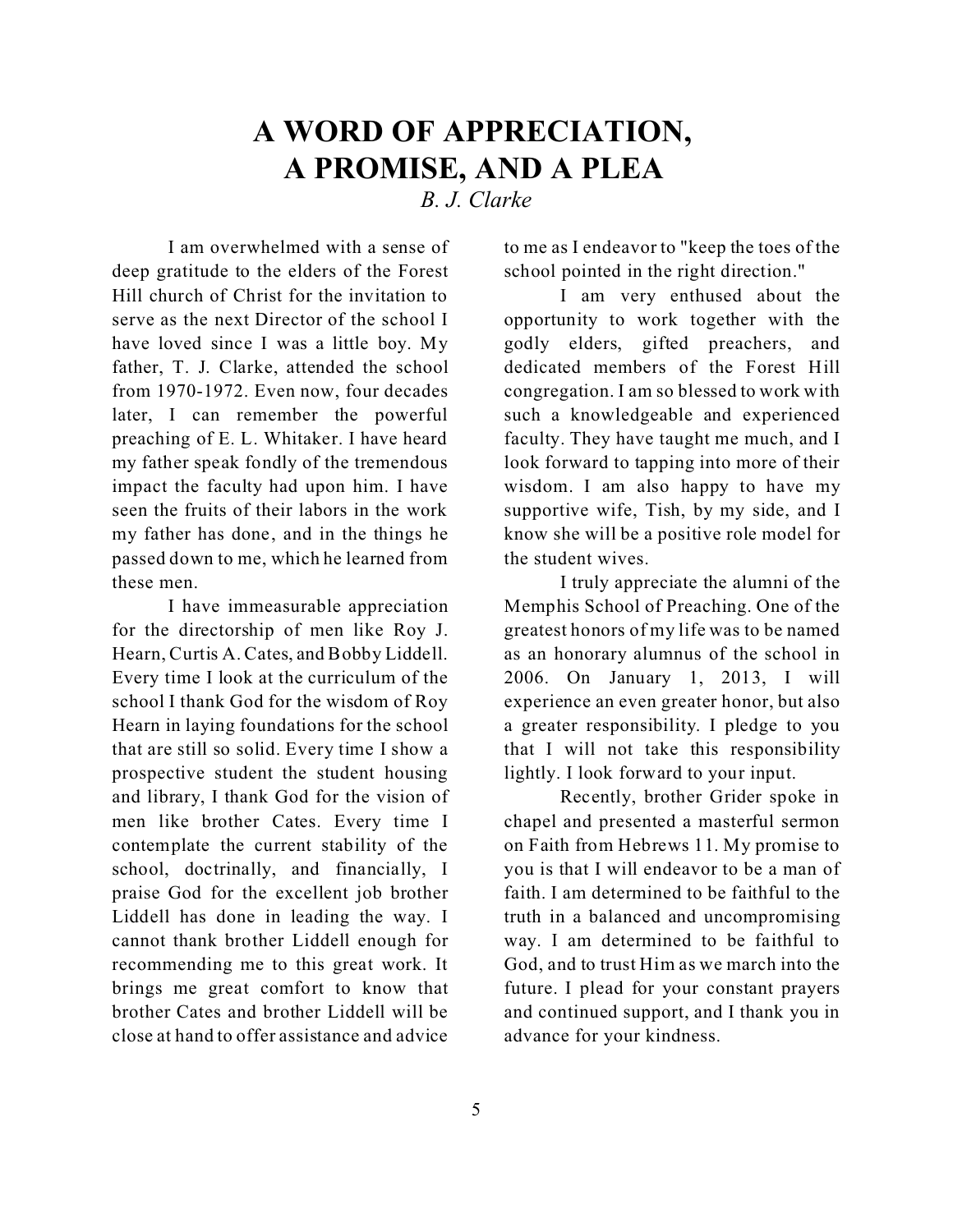## **2013 YOUTH DAY** FOREST HILL CHURCH OF CHRIST MARCH 30, 2013 "They Will Know We Are Christians . . ." 9:00 -9:30 Registration 9:30-10:00 Singing (directed by Stephen Sutton, Maury City, Tennessee) 10:00-10:35 ". . . By Our Love" (David Gulledge, Paris, Tennessee) 10:45-11:20 ". . . By Our Joy" (Tyler Kirkpatrick, Visalia, California) 11:30-12:15 Lunch 12:15-12:30 Singing 12:30-1:05 ". . . By Our Lives" (Jared Rhodes, Olive Branch, Mississippi) 1:05-1:15 Closing Remarks

## **Highlights of Lectureship Week:**

- Annual Youth Day, Saturday, March 30. Registration begins at  $9:00$  a.m.
- Executive presented by faithful brethren from morning to evening, covering a broad range of subjects developed from the lectureship theme.
- < Eight classes designed especially for ladies and taught by outstanding Christian women.
- $\blacktriangleright$  Chapel service each morning at 8:30 a.m. in the Forest Hill auditorium, conducted by the students of the Memphis School of Preaching.
- ▶ Congregational Singing—Sunday, March 31, 5:30 p.m. and Monday through Thursday evenings, 6:30—7:00 p.m.
- < Appreciation Dinner honoring Bobby & Joan Liddell, Monday, April 1 at 4:15 p.m.
- < Annual Board of Directors Meeting of the MSOP Alumni Association attended by Class Representatives at Noon on Tuesday, April 2<sup>nd</sup>.
- Seminar for prospective students and supporters on Tuesday, April 2, at 2:30 p.m. in the Chapel Hall.
- < Alumni/Friends Banquet, Tuesday, April 2 at 4:15 p.m.
- $\blacktriangleright$  Each day, with the exception of Sunday, lunch will be provided.
- $\blacktriangleright$  Each day, during the lectures, special classes for children will be conducted in the educational building. There will be no children's classes conducted in the evenings.

For tickets to the dinners, please call the school office at 901-751-2242. Monday's tickets are \$8.00 per person, per meal and \$4.50 for children 12 and under. Tuesday's tickets are \$7.00 per person, per meal and \$3.50 for children 12 and under.

*Please Complete the Alumni Registration Form Now At [WWW.MSOP.ORG](http://WWW.MSOP.ORG). We especially need to know those coming to the Dinners and those needing Childcare.*